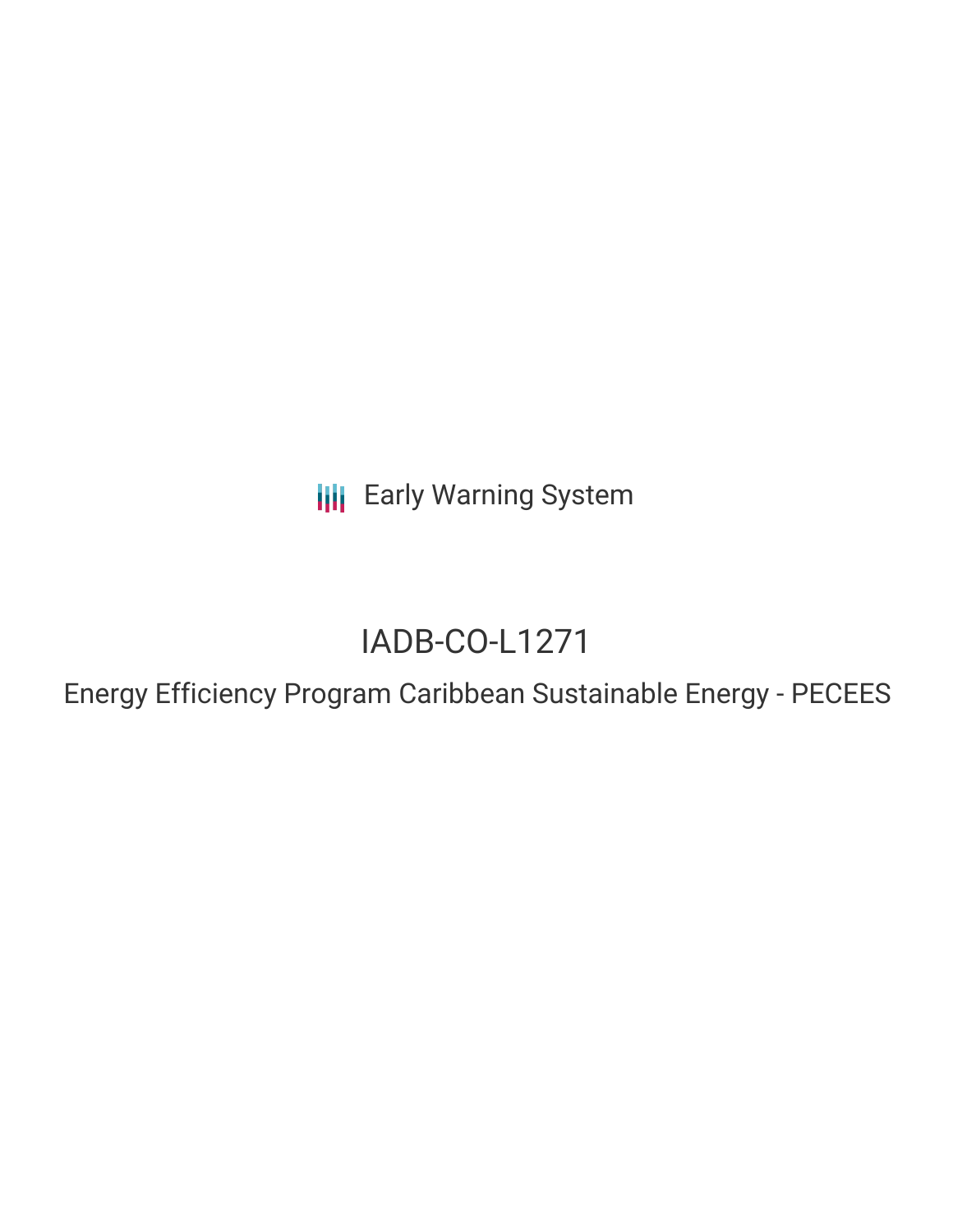

# **Quick Facts**

| <b>Countries</b>               | Colombia                                               |
|--------------------------------|--------------------------------------------------------|
| <b>Specific Location</b>       | The seven departments of the Colombian Caribbean coast |
| <b>Financial Institutions</b>  | Inter-American Development Bank (IADB)                 |
| <b>Status</b>                  | Proposed                                               |
| <b>Bank Risk Rating</b>        | B                                                      |
| <b>Borrower</b>                | Goverment of Colombia                                  |
| <b>Sectors</b>                 | Climate and Environment, Energy                        |
| <b>Investment Type(s)</b>      | Loan                                                   |
| <b>Investment Amount (USD)</b> | $$25.00$ million                                       |
| <b>Project Cost (USD)</b>      | \$25.00 million                                        |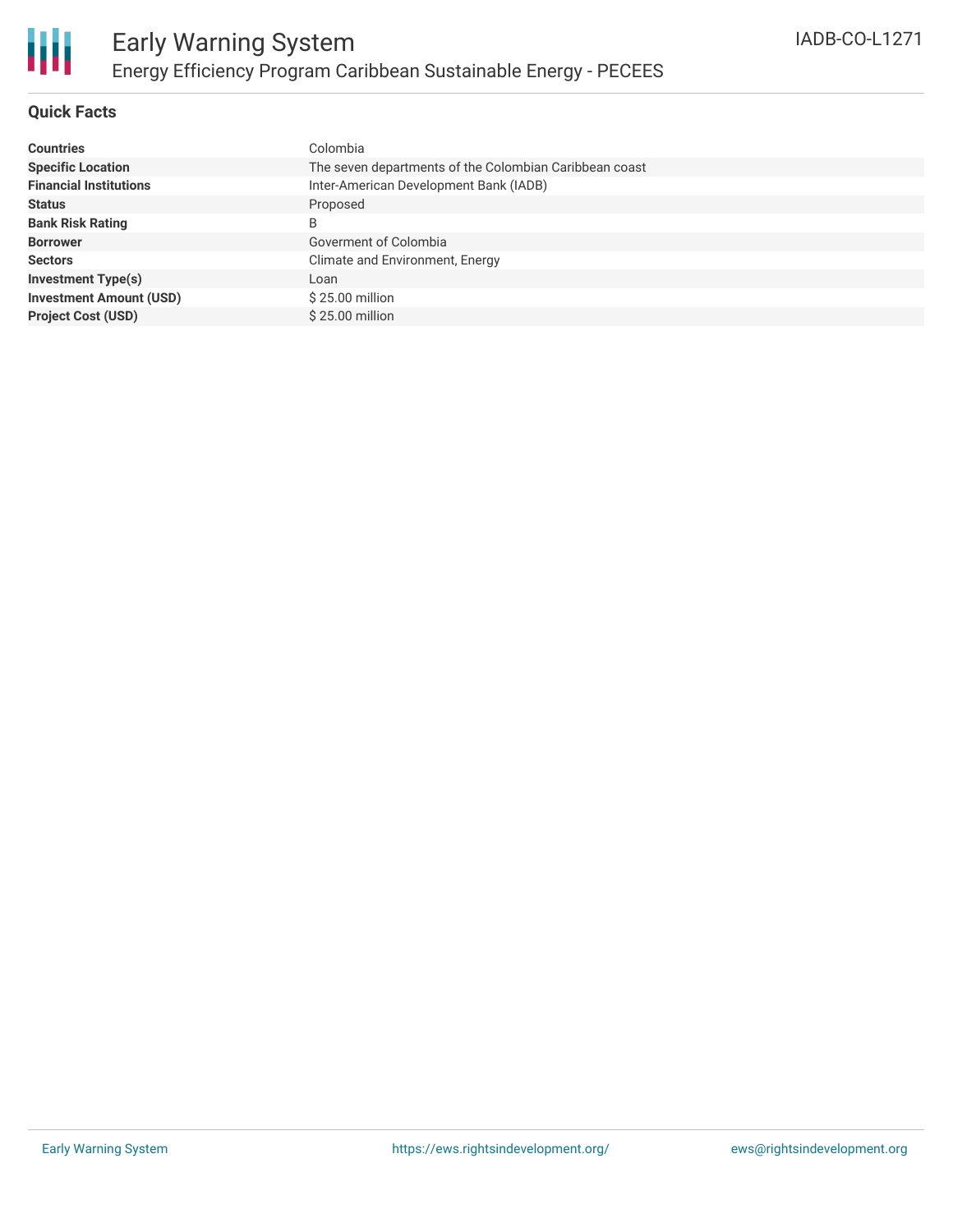

# **Project Description**

The general objective of the program is to reduce greenhouse gas emissions in non-interconnected zones in the seven departments of the Colombian Caribbean coast, by optimizing demand-side management of electricity, in order to improve its energy, economic, and environmental sustainability. The program includes the following components: (i) a mechanism for efficient demand-side management; (ii) an environmental sustainability, communication, and social management plan; and (iii) an administration component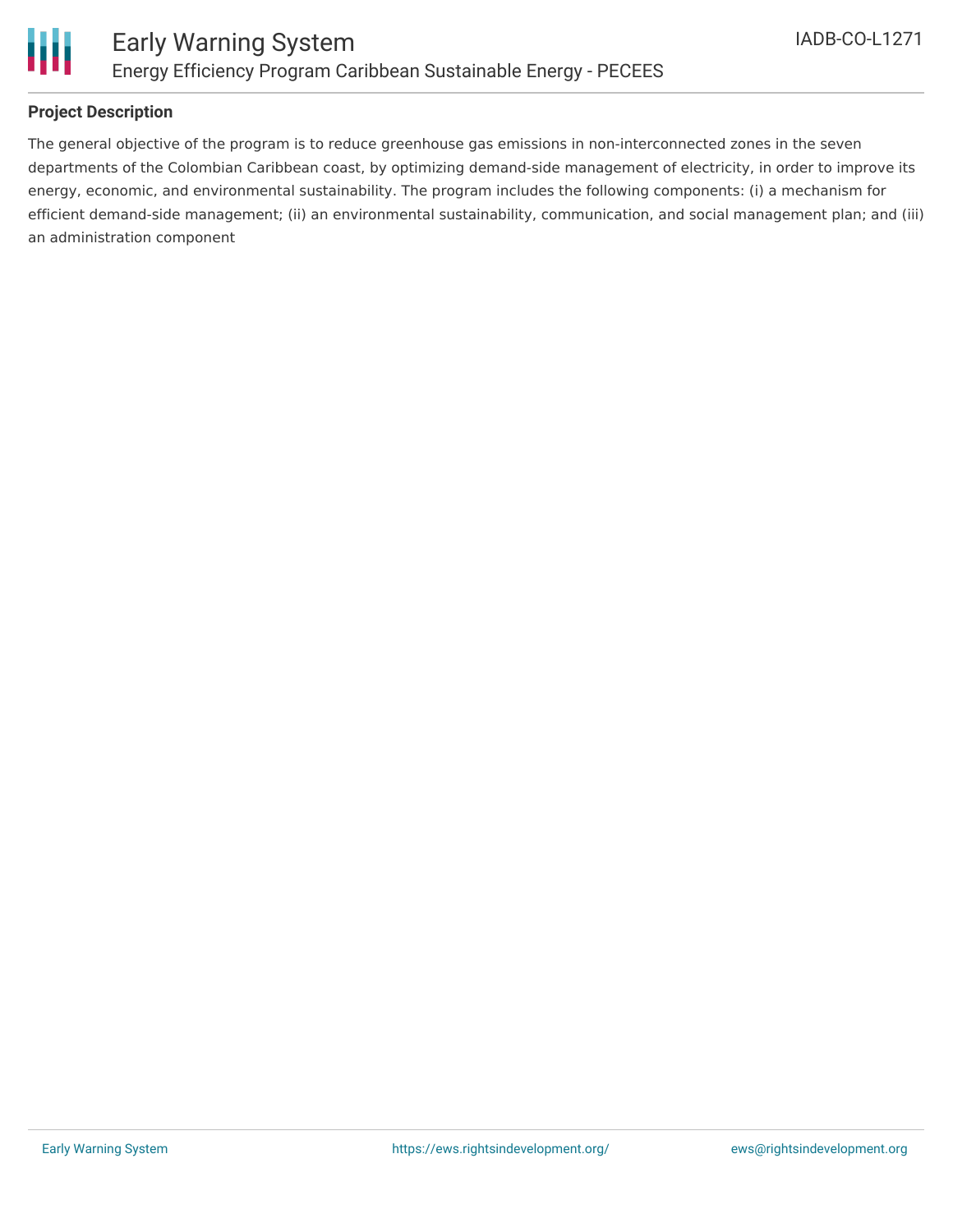

## **Investment Description**

• Inter-American Development Bank (IADB)